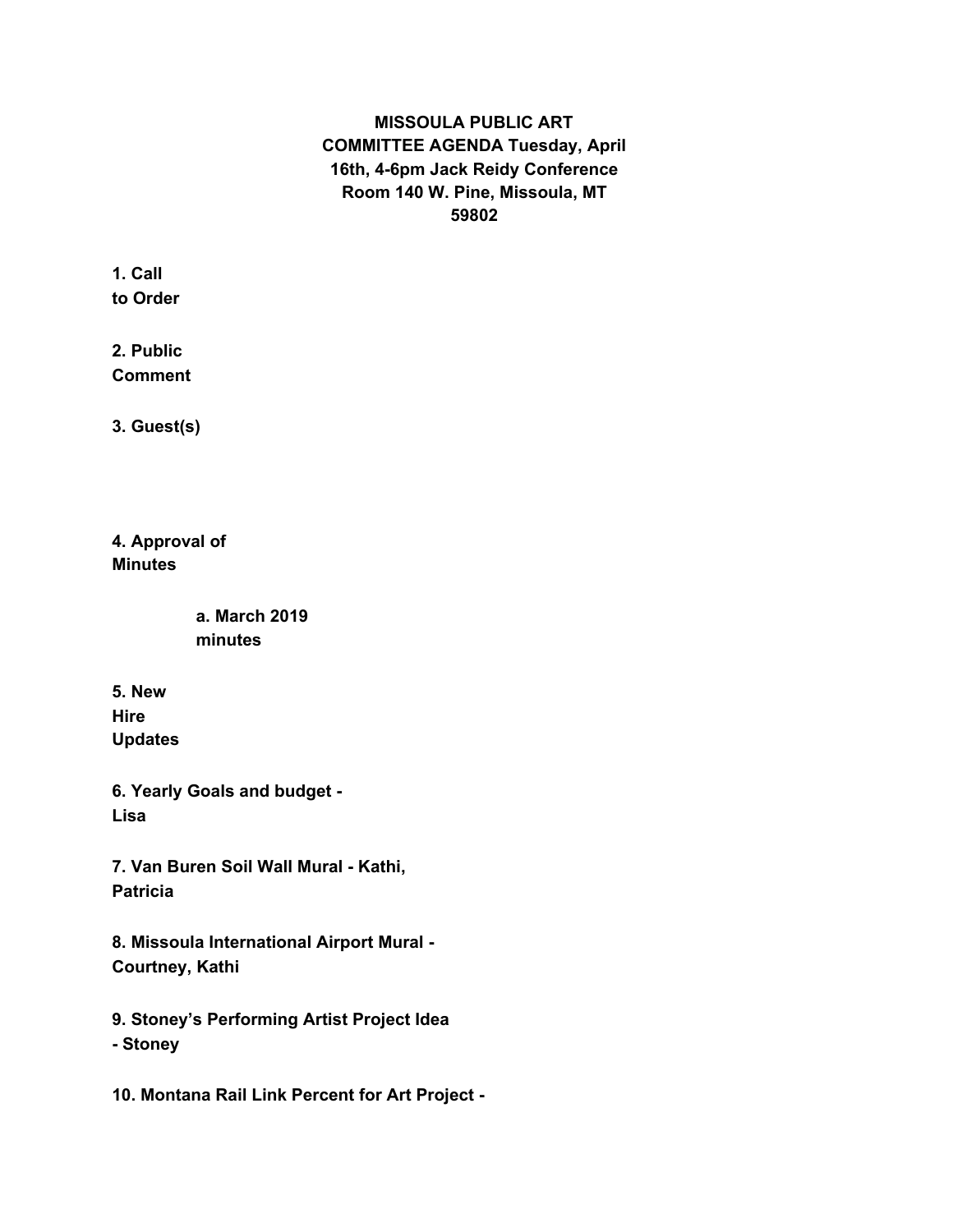**Taag**

**11. UofM Pilot Program - Courtney**

**12. Traffic Signal Box & Public Art Guide Update - Kathi**

**13. New Parks/Parking Spot Project [align with ZACC opening?] - Julie**

**14. Lighting for Perseverance & Passage Update- Taag**

**15. Announcements, News, or Upcoming Events**

**16. Comments**

| 17.        |
|------------|
| Adjournmen |
| t          |

**The City makes reasonable accommodations for any known disability that may interfere with a person's ability to participate in this meeting. People needing assistance should provide advanced notice to allow adequate time to make needed arrangements. Please call Heidi Bakula at (406) 552-6003 or write her at Mayor's office, 435 Ryman, Missoula, MT 59802 to make the request known.**

## **STRATEGIC PLANNING GOALS 2017-2019**

**Mission: The Public Art Committee affirms the city's role as an advocate to public art, fosters and enriches the aesthetic of the City of Missoula, values and promotes the contributions of artists to the community and furthers the objectives of Missoula City Ordinance 3221.**